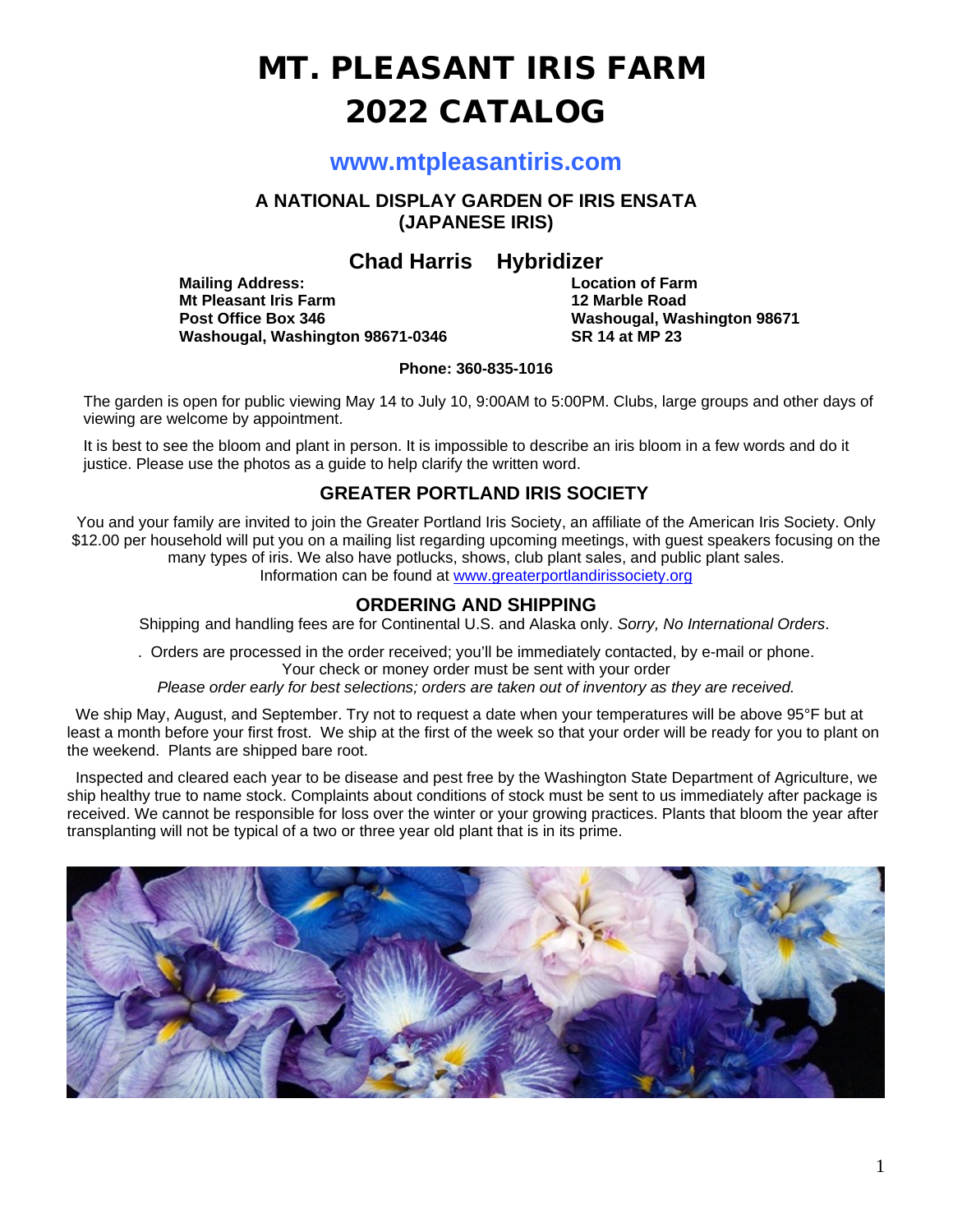## **IRIS ENSATA (JAPANESE IRIS)**

Iris ensata have been selectively bred from wild forms found in northern Asia, known as "Hanashobu" in Japan. Their cultural needs are more demanding, thriving in rich moist acidic soils. If met they will reward you with a magnificent display of color approximately 2 to 3 weeks after Tall Bearded, Siberian, and Iris laevigata bloom. Peak bloom in our garden is the last two weeks of June, first week in July. Exceptionally good as a container plant for the patio, see container culture.

#### **DESCRIPTION**

Height, number of branches, and buds, were taken when the plants were three years old, and grown to my best ability. *Culture* has a *great influence*; please refer to the cultural sheet.

| $F = FALSE$<br><b>S = STANDARDS</b><br><b>STYLES</b><br><b>CREST</b><br><b>VEINS</b><br><b>RAYS</b><br><b>SIGNAL</b><br><b>HALO</b> | Number of petals - 3F single, 6F double, 9-12F, peony form<br>The 3 smaller petals of a 3F flower.<br>The 3 female parts of the flower. Some flowers have multiples that can be most striking.<br>The flared end of the styles. Can be very large and showy.<br>A color pattern when the veins are darker than the base color of the petals.<br>A color pattern when the veins are lighter than the base color of the petals.<br>The bright colored spear on all falls. Can range from saffron to bright gold.<br>The area around the Signal. Only some irises have a halo, it can be very noteworthy. |                    |
|-------------------------------------------------------------------------------------------------------------------------------------|--------------------------------------------------------------------------------------------------------------------------------------------------------------------------------------------------------------------------------------------------------------------------------------------------------------------------------------------------------------------------------------------------------------------------------------------------------------------------------------------------------------------------------------------------------------------------------------------------------|--------------------|
| <b>SEASON OF BLOOM</b>                                                                                                              | $L -$ Late<br>$V - V$ ery<br>$E -$ Early<br>$M - Mid$<br>In general, here VE start blooming first week of June VL first week of July.                                                                                                                                                                                                                                                                                                                                                                                                                                                                  |                    |
| Aki No Nishiki                                                                                                                      | (Hayashi, Isaburo <1887) Autumn Brocade, Reg. 1995, 36", M, 3F,<br>red-violet, white blaze and rays, 0-1 branch, 2-3 buds                                                                                                                                                                                                                                                                                                                                                                                                                                                                              | \$10.00            |
| <b>Amethyst's Sister</b>                                                                                                            | (Harris '12) 52", L, 9F, Blends of mid to dark amethyst surrounds<br>blue halos 1-2 branches carry 3-6 buds                                                                                                                                                                                                                                                                                                                                                                                                                                                                                            | \$10.00            |
| <b>Angelic Choir</b><br><b>Artesian Spring</b>                                                                                      | (Harris '06) 42", M, 6F, White self, multiple upright styles, 1-2 branches, 3-6 buds \$10.00<br>(Harris '10) 48", ML, 6F, rich dark purple with deep blue undertones, faint blue<br>blue rays. The multiple upright white styles are edged in blue, 1-2<br>branches, 3-4 buds                                                                                                                                                                                                                                                                                                                          | \$10.00            |
| Ashi No Ukifune                                                                                                                     | (Mitsuda, Yoshio 1966) Shallow Reed Boat Adrift, Reg. 1993, 36", ML, 6F,<br>pale violet, darker halo and veins, dark purple style arms,<br>0-1 branch, 2-3 buds                                                                                                                                                                                                                                                                                                                                                                                                                                        | \$10.00            |
| <b>Avalanche Express</b><br><b>Banjo Blues</b>                                                                                      | (Harris '00) 44", M, 9F, Very tailored bone white, 1 branch, 3 buds<br>(Bauer/Coble '05) 34", M. 6F, white veined blue, multiple styles<br>are dark blue with white crests, 1-2 branches, 3-5 buds                                                                                                                                                                                                                                                                                                                                                                                                     | \$10.00<br>\$10.00 |
| <b>Bewitching Twilight</b>                                                                                                          | (Harris '00) 41", M, 6+F, Very light pastel blue, style arms heavy<br>cream yellow, 2-4 buds,                                                                                                                                                                                                                                                                                                                                                                                                                                                                                                          | \$10.00            |
| <b>Bushido</b><br><b>Butterflies In Flight</b>                                                                                      | (Harris '20) 38", L, 3F, Rich violet tones edged in white, 1-2 branch, 3-4 buds<br>(Aitken '91) 48", L, 6F, Light blue violet, veined darker, dark violet styles<br>1 branch, 3-4 buds                                                                                                                                                                                                                                                                                                                                                                                                                 | \$35.00<br>\$10.00 |
| <b>Caprician Butterfly</b>                                                                                                          | (Marx, by Rodgers '85) 36", M, 6F, A classic pattern, white falls veined dark<br>purple, dark purple styles, 1-2 branch, 5-6 buds                                                                                                                                                                                                                                                                                                                                                                                                                                                                      | \$10.00            |
| <b>Carol Johnson</b>                                                                                                                | (McEwen by Whitney '11) Tetraploid, 32", ML, 3F, F pale blue veined darker,<br>standards plum purple                                                                                                                                                                                                                                                                                                                                                                                                                                                                                                   | \$10.00            |
| <b>Cascade Crest</b>                                                                                                                | (Aitken '88) 48", M, 6F, off white ground sanded pastel blue, 1" light blue<br>band 1 branch, 2-3 buds                                                                                                                                                                                                                                                                                                                                                                                                                                                                                                 | \$10:00            |
| <b>Cascade Rain</b>                                                                                                                 | (Harris '08) 40", M, 3F, S: white edged red violet, F; white ground heavily<br>freckled and washed bright blue, 1 branch, 3 buds                                                                                                                                                                                                                                                                                                                                                                                                                                                                       | \$10:00            |
| <b>Cascade Spice</b>                                                                                                                | (Reid '89) 42", ML, 6F, White heavily freckled violet blue, 1/2" red violet edge,<br>styles white tipped violet blue, 1-2 branches, 3-5 buds                                                                                                                                                                                                                                                                                                                                                                                                                                                           | \$10.00            |
| <b>Celestial Emperor</b>                                                                                                            | (Harris '11) 38", ML, 6F, Silver ground, wide red violet band and veins. bright<br>blue halos surrounding the signals on a large bloom. 0-1 branch, 2-3 buds                                                                                                                                                                                                                                                                                                                                                                                                                                           | \$10.00            |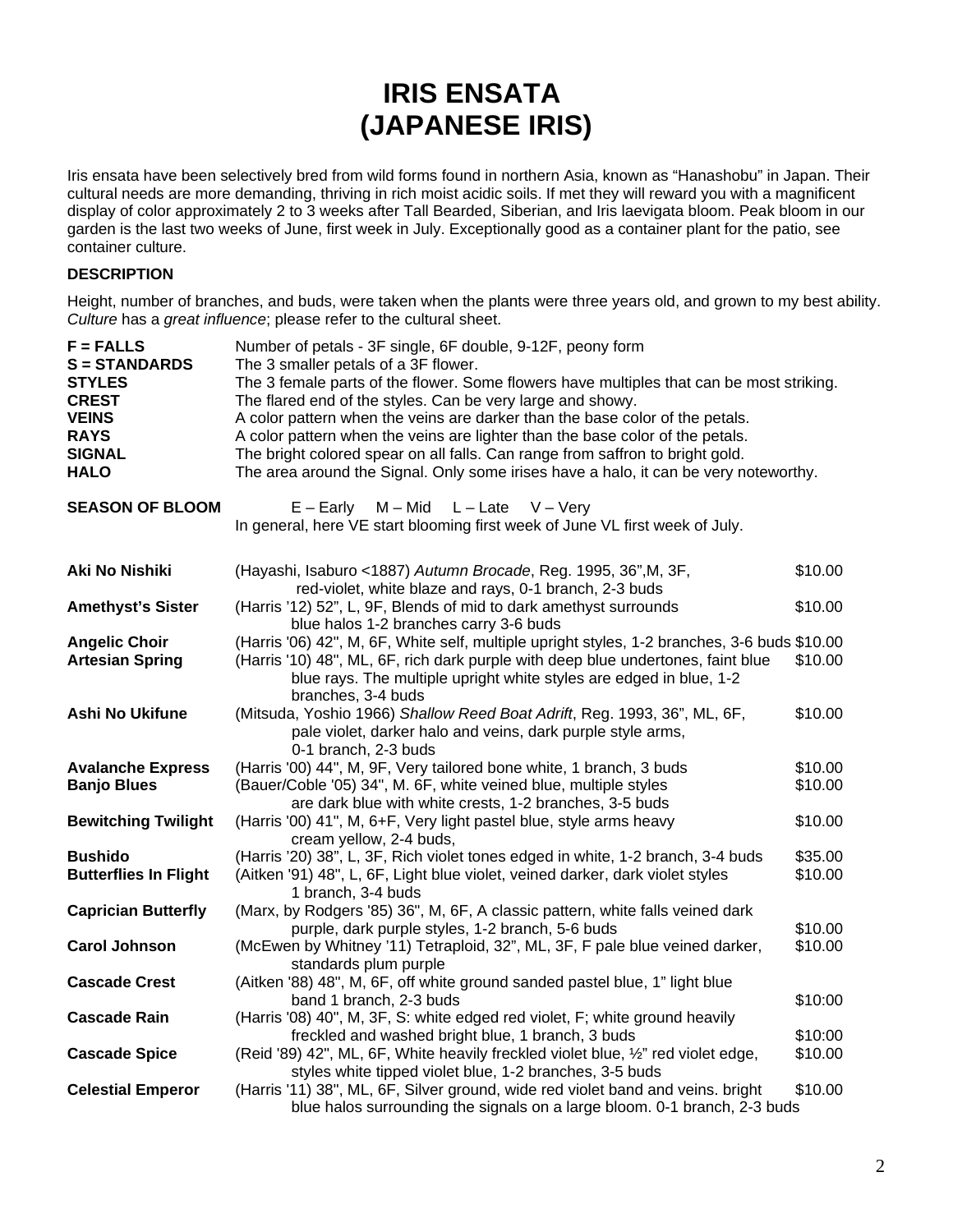## **IRIS ENSATA CONTINUED**

| <b>Columbia Crest</b>    | (Harris '15) 50", L, 6F, Royal purple with deep blue violet under tones,<br>multiple upright styles with flaring crest, 1-2 braches, 3-5 buds             | \$10.00 |
|--------------------------|-----------------------------------------------------------------------------------------------------------------------------------------------------------|---------|
|                          | Columbia Deep Water (Harris '13) 48", ML, 6F, red violet with deep blue under tones, faint neon<br>blue rays, 1-2 branches, 4-6 buds                      | \$10.00 |
| <b>Dalle Whitewater</b>  | (Harris '11) 48", L, 6F, White ground heavily sanded mid blue violet, multiple<br>white styles are topped with river blue crests. 1-2 branch, 3-5 buds    | \$10.00 |
| <b>Dancing Waves</b>     | (Payne '64) 42", ML, 6F, Blends of dark violet to mulberry purple, narrow white<br>edge, 2 buds, showy large flower                                       | \$10.00 |
| <b>Dirigo Devil</b>      | (White '92) 44", L, 6F, Mid red violet splashed lighter, 1-3 branches, 4-6 buds                                                                           | \$10.00 |
| <b>Dragon Tapestry</b>   | (Harris '12) 36", M, 6F, Dark wine red splashed on white, 1-2 branches, 3-5 buds \$10.00                                                                  |         |
| <b>Electric Rays</b>     | (Aitken '90) 50", M, 6F, Dark violet with very distinctive neon blue ray pattern,<br>2 buds                                                               | \$10.00 |
| <b>Embossed</b>          | (Marx '56) 45", M, 6F, Light violet veined deep pansy blue, tufted purple styles<br>are edged in white, 1 branch, 3 buds                                  | \$10.00 |
| <b>Flamingo Waltz</b>    | (Harris '14) 36', M, 6F, Medium pink self lightly ruffled                                                                                                 | \$10.00 |
| <b>Frosted Intrigue</b>  | (Bauer/Coble '97) 36", M, 6F, Dark blue violet, few light blue rays shading into                                                                          | \$10.00 |
|                          | red violet edge, silvery light blue rim, tufted white styles, tipped violet,<br>1-2 branches, 4-5 buds                                                    |         |
| Geishunka                | (Mitsuda) Reg. SJI 95, 32", M, 6F, large soft pink self, styles and flaring                                                                               | \$10.00 |
|                          | crest dark rose pink, 2 buds                                                                                                                              |         |
| <b>Gosan No Takara</b>   | (unknown <1940) Treasure of 3 to 5, Reg.1992, 24", M, 3F-6F,                                                                                              | \$10.00 |
| Gyokuhören               | small 4" white bloom banded red-violet, white style arms, 2-3 buds<br>(unknown <1887) Jeweled Lotus, Reg. 1939, 36", EM, 3F,                              | \$10.00 |
|                          | light violet, edged and veined darker, dark violet standards, style                                                                                       |         |
|                          | arms white edged dark violet, unique 4" ball shaped blooms                                                                                                |         |
| Hime Kagami              | (Hirao '76) 36", EM, 6F, Pink self, 1-2 branches, 5-6 buds                                                                                                | \$10.00 |
| Honour                   | (McEwen '01) 32", M, 6F, light pink veined darker, 2 buds                                                                                                 | \$10.00 |
| <b>Indigo Angel</b>      | (Bauer/Coble '11) 36", M' 6F' Blue violet halo and veins, red violet edges,                                                                               | \$10.00 |
|                          | white rims, dark purple upright styles                                                                                                                    |         |
| Japanese Plum            | (Harris '10) 38", M, 6F, A very unique velvety red violet color, 1-2 branches<br>3-4 buds                                                                 | \$10.00 |
| Jewelled Sea             | (Payne '69) 36", M, 6F, Mid-violet with blue undertones white halo and rays                                                                               | \$10.00 |
| <b>Knip Won</b>          | white styles, with large crest edged blue violet, 1-2 branches, 3-4 buds<br>(Copeland 2017) 37", M, 3F, pink-violet darker veins, style arms dark violet, | \$20.00 |
|                          | 0-1 branch, 2-3 buds                                                                                                                                      |         |
| <b>Koto Harp Strings</b> | (Harris '16) 48", VL, 6F, Bright blue violet with sharp white ray pattern                                                                                 | \$15.00 |
|                          | 1-3 branches, 4-7 buds                                                                                                                                    |         |
| Kumoishō                 | (unknown <1887) Cloud Costume, Reg.1939, 36", EM, 6F,                                                                                                     | \$10.00 |
|                          | Sanded red-violet, darker veins, blue-violet halo, style arms purple,<br>0-1 branch, 2-6 buds                                                             |         |
| Kyomai                   | (Mitsuda, Yoshio <1985) Traditional Kyoto Dance, Reg. 1993, 34" EM, 3F,                                                                                   | \$10.00 |
|                          | Sanded red-violet, fine white rim, 0-topspur, 2-3 buds                                                                                                    |         |
| <b>Lake Effect</b>       | (Bauer/Coble '04) 36", M, 6F, Bright blue with lighter edges, tufted white                                                                                | \$10.00 |
|                          | styles are washed blue, 0-1 branch, 2-4 buds                                                                                                              |         |
| <b>Lion King</b>         | (Bauer/Coble '96) 42", M, 6+F, White ground edged and freckled red violet,                                                                                | \$10.00 |
|                          | 1-2 branches, 3-6 buds                                                                                                                                    |         |
| <b>Little Bow Pink</b>   | (Delmez '98) 38", E, 3F, Mid-size pink, 1-2 branches, 4-6 buds                                                                                            | \$10.00 |
| <b>Maine Elegance</b>    | (McEwen by Whitney '09) Tetraploid, 40", ML, 6F large 8-10-inch bloom, white<br>with faint violet veins, light sanding around the signal, stunning!       | \$10.00 |
| <b>Mulberry Halos</b>    | (Harris '19) 38", L, 6F, silver violet ground with mulberry veins and halos,                                                                              | \$25.00 |
|                          | multiple dark purple style arms, 0-1 branch, 2-3 buds                                                                                                     |         |
| <b>My Elisabeth</b>      | (McEwen by Whitney '08) Tetraploid, 42", M, 6F large 8-10-inch bloom, mid                                                                                 | \$10.00 |
|                          | blue violet, 1-2 branches, 3-4 buds                                                                                                                       |         |
| <b>Night Angel</b>       | (Aitken '96) 36", ML, 6F, Dark violet with blue tones, topped with multiple dark<br>purple styles edged white, 0-1 branch, 2-3 buds                       | \$10.00 |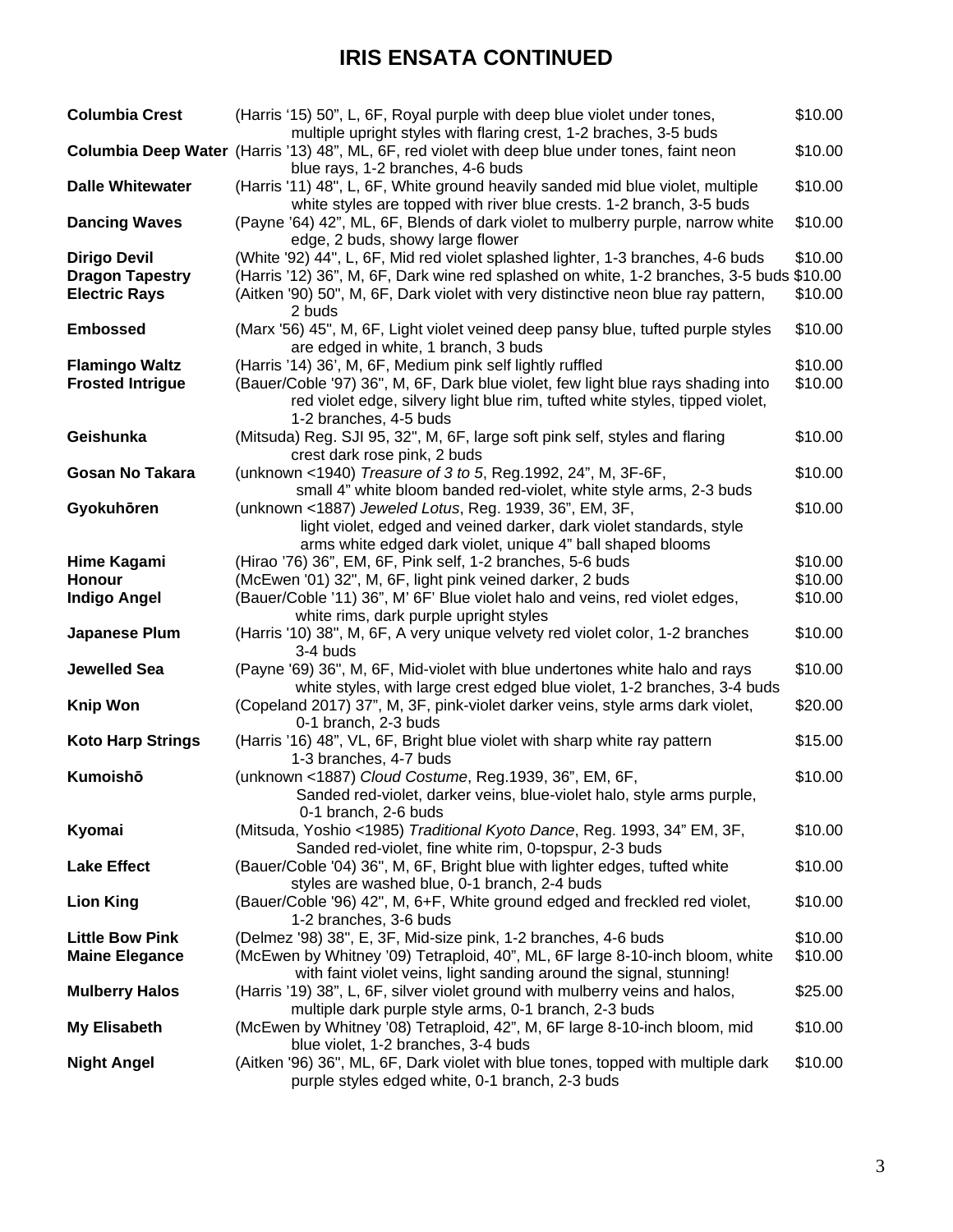## **IRIS ENSATA CONTINUED**

| Niji No Tomoe                                      | (pbly Matsudaira Shōō <1856) Whirling Rainbow Reg. 1994, 39", E, 3F,<br>red-violet strong white blaze and rays, standards and style arms<br>white edged red-violet, 1-2 branch, 4-6 buds                                                       | \$10.00            |
|----------------------------------------------------|------------------------------------------------------------------------------------------------------------------------------------------------------------------------------------------------------------------------------------------------|--------------------|
| Nishikiori                                         | (Shimizu '97) 35", M, 6F, Dark red violet randomly freckled and streaked white,<br>1-2 branch, 4-6 buds                                                                                                                                        | \$10.00            |
| Nobori Ryu                                         | (Matsudaira Shōō <1856) Ascending Dragon, Reg. 1994, 36", ML, 6F,<br>red-violet and blue-violet blends more red toward edge, style arms<br>mid-violet, underside of F dark purple, note, bloom twists                                          | \$10.00            |
| <b>Ol'man River</b>                                | and shakes as it opens showing the underside of the F<br>(McEwen '87) 49", L, 6F, Dark red-violet randomly streaked white with very<br>bright signals, 1-3 branches, 4-7 buds                                                                  | \$10.00            |
| <b>Oriental Classic</b><br><b>Picotee Princess</b> | (McEwen '88) Tetraploid. 38", M, 6F, Large white self, 1-2 branch, 5-7 buds<br>(Reid '92) 44", L, 6F, White ground sanded lilac violet tufted styles sanded the<br>same, 1-2 branches, 4-6 buds                                                | \$10.00<br>\$10.00 |
| <b>Pink Playmate</b>                               | (Harris '18) 24', EM, 6F heavily ruffled bright pink,<br>2 buds, great bloom sequence                                                                                                                                                          | \$20.00            |
| <b>Pleasant Earlybird</b>                          | (Harris '96) 36", VE, 3F, Pastel blue violet, styles are same but edged mulberry,<br>1-2 branch, 5-7 buds, earliest and longest bloom time we grow!                                                                                            | \$10.00            |
| <b>Pleasant Sandman</b>                            | (Harris '98) 44", M, 6F, Large bloom sanded violet blue, red violet band around<br>falls, 1 branch, 3 buds                                                                                                                                     | \$10.00            |
| Renjō No Tama                                      | (Matsudaira Shōō <1856) Love of Lilac Jewel, Reg. 1992, 28" M, 6F, pastel<br>lilac white center blaze, style arms white, crests edged lilac, 0-1<br>branch, 2-4 buds                                                                           | \$10.00            |
| <b>Rose World</b>                                  | (Reid '89) 44", M-L, 6F, Very showy plum red topped by pure white styles,<br>1-2 branches, 5-7 buds, very long bloom time                                                                                                                      | \$10.00            |
| <b>Sakuragawa</b>                                  | (pbly Matsudaira Shōō <1856) Cherry Blossom River, Reg. 1938, 43", L, 6F,<br>Sanded blends of red and purple violet, style arms white, 2 buds                                                                                                  | \$10.00            |
| <b>Sanded Treasure</b>                             | (Harris '20) 36", L, 6F, Sanded blends of violet, multiple upright style arms<br>1-2 branches, 3-4 buds                                                                                                                                        | \$35.00            |
| <b>Shining Prince</b><br><b>Silent Thunder</b>     | (Hirao '92) 37", M, 6F, deep violet with white veins, 2-3 buds<br>(Bauer/Coble '96) 48", VL, 6-9F, Medium violet red, styles light violet,<br>crest dark violet, 1-2 branches, 4-6 buds, one of the last to bloom                              | \$10.00<br>\$10.00 |
| Silverband                                         | (Bauer/Coble '89) 36", M, 3F, Smaller species like dark red violet blooms,<br>vertical variegated stripped foliage holds its color all summer, striking                                                                                        | \$10.00            |
| <b>Simple Grace</b>                                | (Harris '19) 38", E, 3F, re-bloom, dark violet purple, style arms dark purple with<br>Blue cast, 1-2 branch, 3-4 buds                                                                                                                          | \$25.00            |
| Stella Niagara                                     | (Rettig '95) 38", M, 3F, Sanded lavender blue, large white halo flash, upright<br>standards are white edged red lavender, 1-2 branches, 4-6 buds                                                                                               | \$10.00            |
| <b>Sugar Dome</b>                                  | (Bauer/Coble '08) 42", L, 6F, Mid blue violet with a white ray pattern, multiple<br>white styles, 1 branch, 3 buds                                                                                                                             | \$10.00            |
| <b>Summer Storm</b>                                | (Marx '55) 48", VL, 6F, Royal purple self with large upright styles and crest,<br>1 branch, 3 buds                                                                                                                                             | \$10.00            |
| <b>Sunrise Ridge</b><br><b>Tatsutagawa</b>         | (Harris '07) 40", M, 6F, Bright red violet with white veins, 1-2 branches, 3-5 buds<br>(Matsudaira Shōō <1856) Tatsuta River, Reg. 1994, 36", M, 3F, white edged<br>red-violet, large white standards edged red-violet, 0-2 branches, 2-4 buds | \$10.00<br>\$10.00 |
| <b>Thoroughbred</b>                                | (McEwen '99) Tet., 38", M, 3F, White with a bright blue violet halo, dark purple<br>standards are edged white, 2 buds                                                                                                                          | \$10.00            |
| <b>Tsuru No Kegoromo</b>                           | (Matsudaira Shōō <1856) Gown of Crane Feathers, Reg. 1939, 38", M, 3F,<br>pure white self, stem is a heavy S curve, 0-1 branches, 2-3 buds                                                                                                     | \$10.00            |
| <b>Tuptim</b>                                      | (Rich '74) 39", ML, 6F, White veined dark blue violet, dark tufted styles with<br>flared crest edged white, 1-2 spurs, 3-4 buds, very classy                                                                                                   | \$10.00            |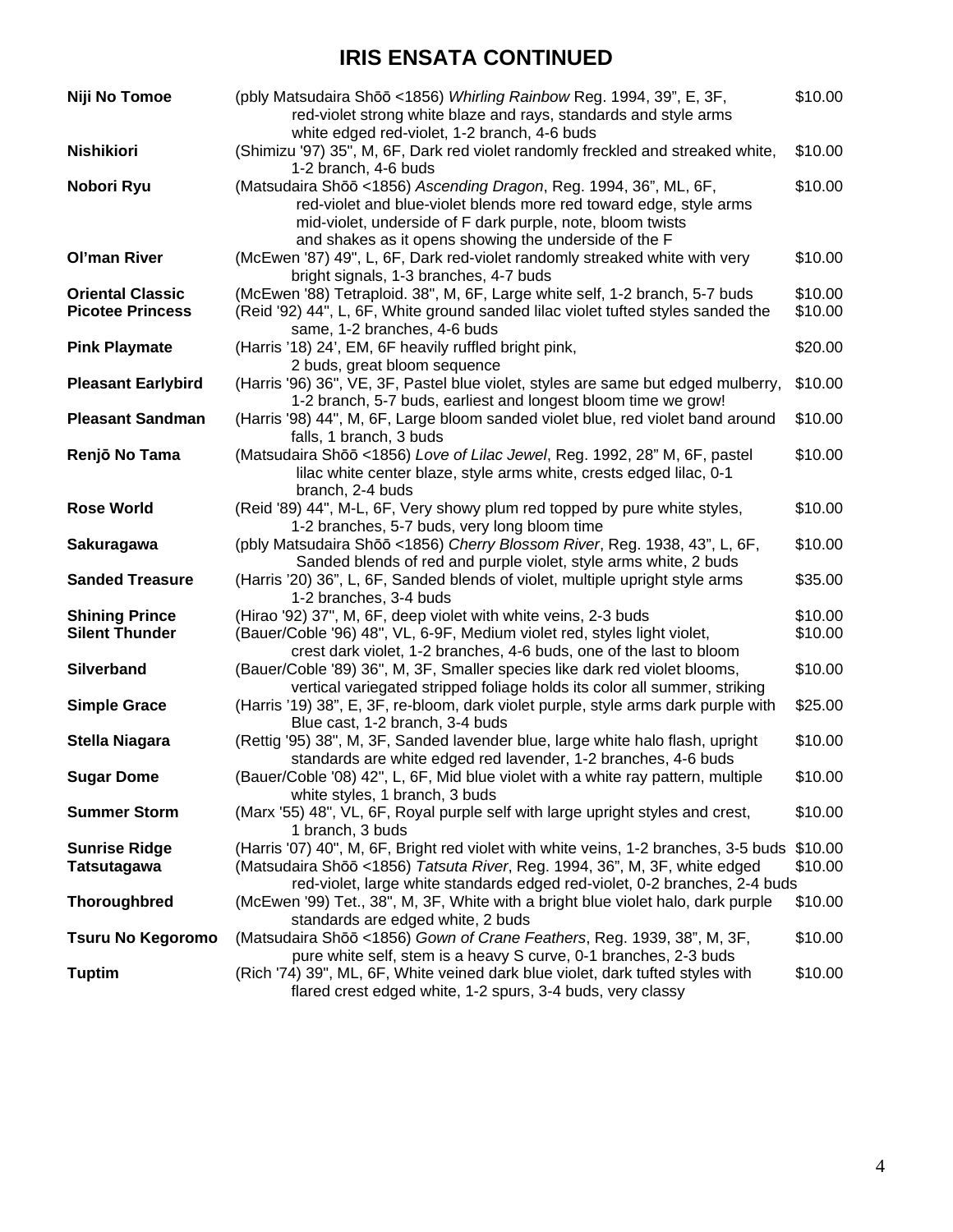### **IRIS ENSATA CONTINUED**

| Warai hotei  | (Kotakaen <1910) Jovial God of Good Fortune, Reg. AIS 1959, 38", L, 6F,<br>Mid Blue-violet, style arms dark purple, 0 branch, 2 buds                                          | \$10.00 |
|--------------|-------------------------------------------------------------------------------------------------------------------------------------------------------------------------------|---------|
| Yamataikoku  | (Kamo '79) Reg. SJI 93, 36", M, 3F, Large blooms are a rich velvet royal purple, \$10.00<br>1-2 branches 3-4 buds                                                             |         |
| Yuzen        | (Ichie '94) Reg. 97 by McEwen, 30", M, 6F, white with a sharp red violet rim,<br>1 branch. 3-4 buds                                                                           | \$10.00 |
| Zama No Mori | (Musashien 1863) Forest of Zama, Reg. 1939, 38", M, 3F, pastel blue-violet<br>fading to white, white standards edged blue-violet, style arms cream,<br>0-2 branches, 2-4 buds | \$10.00 |

### **SIBERIAN IRIS (SIB) All \$10.00 each**

Graceful flowers on a grass-like foliage plant. These hybrids are from species native to central Eurasia; they are strong, hardy and adaptable in the perennial bed. Tetraploid (tet.) plants generally have stockier looking flowers, foliage, and stems than diploids (dip.). Peak bloom for us is late May along with the Tall bearded iris. Zone  $3 - 8$  (9?)

| <b>Blueberry Brandy</b>  | (Bauer/Coble '10) Dip. 30", Rich dark blue violet                                               |
|--------------------------|-------------------------------------------------------------------------------------------------|
| <b>Blueberry Fair</b>    | (Hollingworth '97) Tet. 32", Bi-toned blue violet, very ruffled                                 |
| <b>Butterscotch Fizz</b> | (Schafer/Sacks '13) Dip. 32", Multiple color layers blending to butterscotch                    |
| <b>Cape Cod Boys</b>     | (Schafer/Sacks '09) Dip. 27" Mid blue violet, strong rebloom                                    |
| <b>Careless Sally</b>    | (Schafer/Sacks '96) Dip. 20", Light orchid with turquoise styles and gold signals, charming     |
| <b>Chatter Box Belle</b> | (McEwen '91) Tet. 32", Mid blue violet                                                          |
| <b>Concord Crush</b>     | (Bauer/Coble '10) Tet. 32", Multiple falls of rich violet                                       |
| <b>Dear Currier</b>      | (Dunlop '05) Tet. 30", Ruffled dark grey blue with violet wash, upright styles are much lighter |
| <b>Fresh Notes</b>       | (Schafer/Sacks '04) Dip. 20", Bright blue with lighter styles and standards, crisp gold signal  |
| <b>Great Falls Love</b>  | (Cole '07) Tet. 32", S; ruffled deep violet, F; ruffled darker violet with blue undertones      |
|                          | Note: large 4-inch flowers                                                                      |
| <b>Hot Hot Hot</b>       | (Hollingworth '15) Dip. 35", Bright red violet                                                  |
| Joyce Cole               | (Cole '06) Tet. 30", Ruffled creamy white with a smooth gold throat, blooms late in season      |
| <b>Kiss The Girl</b>     | (Schafer/Sacks '04) Dip. 28", S; butter yellow, F; bright daffodil yellow                       |
| Old Vine Zin             | (Bauer/Coble '13) Dip. 30", Dark red violet with blue undertones                                |
| <b>Pansy Purple</b>      | (McEwen '71) Dip. 32", Delicate looking flower of pansy purple in color, a garden favorite      |
| Paprikash                | (Schafer/Sacks '12) Dip. 20", S; off white, F; apricot, red overlay                             |
| <b>Pretty Polly</b>      | (Schafer/Sacks '07) Dip. 30", Pastel pink lavender                                              |
| <b>Reprise</b>           | (Warburton '87) Dip. 32", Medium blue with red violet tones that sets a second bloom 2-3        |
|                          | weeks after the first when grown well                                                           |
| <b>Roaring Jelly</b>     | (Schaefer-Sacks '92) Dip. 36", Blends of red and blue violet with lighter standards and styles, |
|                          | Gold signal                                                                                     |
| <b>Ships Are Sailing</b> | (Schafer/Sacks '98) Dip. 35", Wide, light ruffled flowers are shades of medium blue, tall and   |
|                          | stately                                                                                         |
| <b>Somebody Loves Me</b> | (Hollingworth '98) Tet. 32", Ruffled medium blue, large white blaze                             |
| <b>Swans In Flight</b>   | (Hollingworth '06) Dip. 33", White self, <b>Note:</b> very large flowers                        |
| <b>Teal Velvet</b>       | (McEwen '81) Tet. 32", Dark velvety royal purple, stately clumps.                               |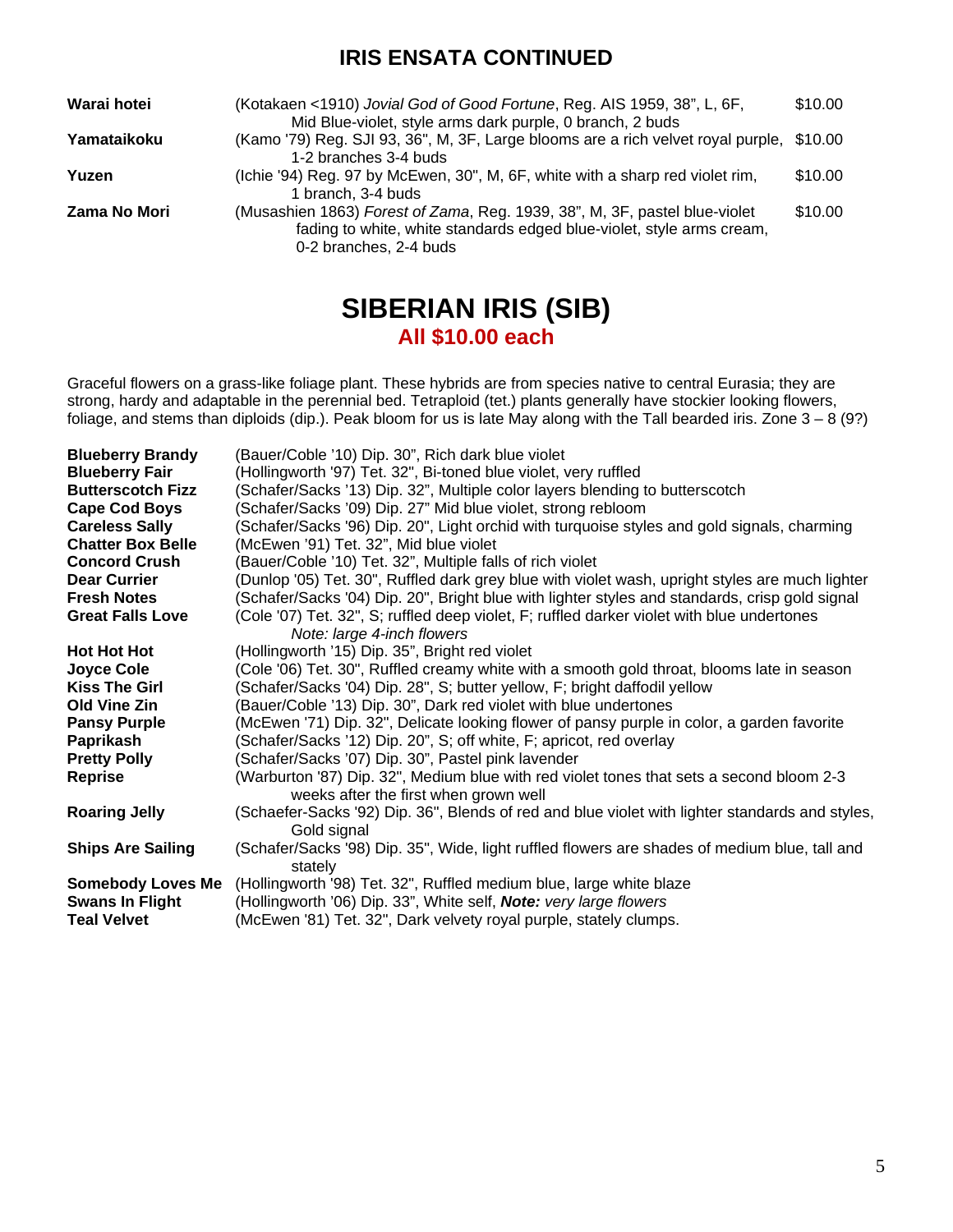# **IRIS LAEVIGATA**

Found native to China ("Yian-zi-hui") and Japan ("Kakitsubata" little rabbit ears). A true water iris, I. laevigata will look its best growing in shallow water or a large container with a deep reservoir filled with water. Can also thrive in a moist garden setting such as a rain garden receiving 1-2 inches weekly. All are deciduous plants growing from 24 to 36 plus inches tall with 4 to 6-inch flowers, blooming in late May with Siberian and Tall Breaded iris. Zone 3-8 (9?)

| <b>Blue Rivulets</b>        | (Harris '13) 3F; white with bright blue veins                      | \$10.00 |
|-----------------------------|--------------------------------------------------------------------|---------|
| June Lake                   | (Harris '18) 3F; summer sky blue                                   | \$10.00 |
| <b>Royal Cartwheel</b>      | (Reid, 1981) 6F; Navy blue violet with white center line           | \$10.00 |
| <b>Semperflorens</b>        | (Perry '19) 3F; Bright blue violet                                 | \$10.00 |
| Variegata                   | (Tubergen, 1916) 3F; Blue violet, green and white striped foliage  | \$10.00 |
| <b>Violet Constellation</b> | (Harris '18) 3F; white speckled violet                             | \$10.00 |
| <b>Whispering Clouds</b>    | (Harris '17) 3F; white very faint violet markings, full round form | \$10.00 |
|                             |                                                                    |         |

## **SPECIES SPECIES-X AND "PSEUDATA"**

Species-X, a cross between two or more different species of the iris world Giving strength and cultural versatility Grow in rain gardens, at the water's edge of a pond or in a very moist garden setting. "Pseudata" is the name being given to hybrids involving Iris pseudacorus (blends) and Iris ensata (Japanese iris) Zone (3?) 4-9

*SPECIAL NOTE:* **Many of the Pseudata are** *chartreuse* **in the early spring, especially in the Pacific Northwest, very striking for the garden. They will green up by early summer; it all depends on your late winter and early spring sunshine and how strong it is.**

| <b>Alabama Blue Fin</b> | (Copeland '17) "Pseudata" 38" White blooms with a bright blue halo<br>Light Chartreuse foliage-Blooms June/July                                                                                                                                                                                                                                                                                                     | \$15.00 |
|-------------------------|---------------------------------------------------------------------------------------------------------------------------------------------------------------------------------------------------------------------------------------------------------------------------------------------------------------------------------------------------------------------------------------------------------------------|---------|
| Iris japonica           | Native to Asia, Many (20 plus) small pale blue-lavender blooms, opening a few<br>at a time, on a multi-branched stalk 18 to 24 inches. Needs afternoon shade<br>and a loose humus rich soil where it will become a ground cover, great in the<br>hosta bed. Cold areas grow in containers and bring indoors during deep<br>freezes. Evergreen foliage shows freeze damage at 28 F, blooms early spring.<br>Zone 8-9 | \$8.00  |
|                         | Iris pallida 'Dalmatica' (collected, cultivated before 1600) Vigorous tall bearded, flower stems 36'<br>Fragrant blue-violet flowers grow as you would modern bearded irises.<br>Zone 3-9                                                                                                                                                                                                                           | \$8.00  |
| <b>Roy Davidson</b>     | (Hager '87) Spec-X 36 to 42 inches tall with many 3-inch bright gold flowers<br>Roy Davidson is much like one of its grandparents Iris pseudacorus.<br>It can be grown in the water or a moist garden setting. But unlike Iris<br>pseudacorus, Roy Davidson is not invasive with seed.<br><b>Green foliage-Blooms May</b>                                                                                           | \$10.00 |